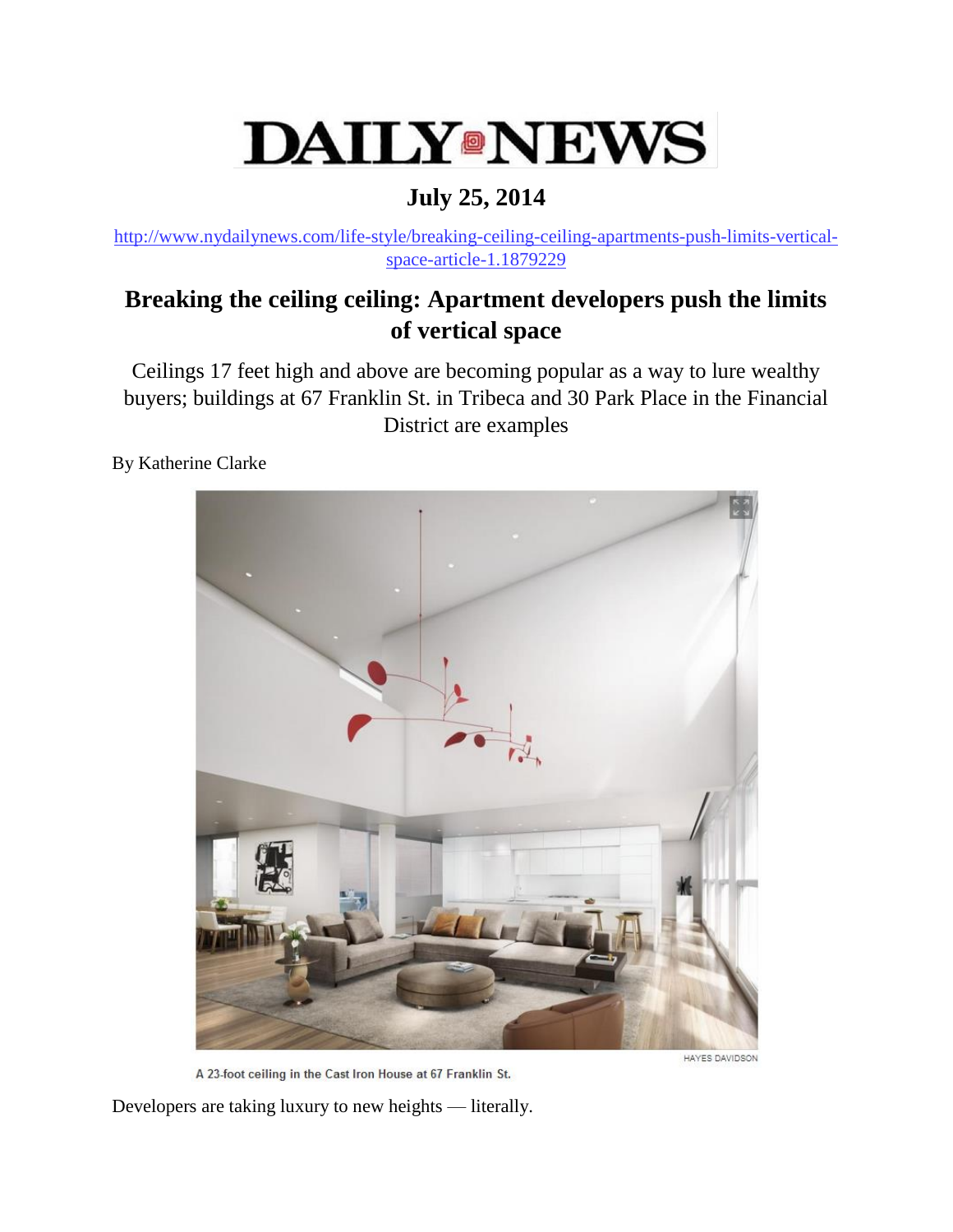The super-tall ceiling — we're talking more than 17 feet — is the latest amenity developers are adding to new high-end homes, well above the typical 9-foot heights of prewar buildings.

A cast-iron building being renovated and reconfigured by Pritzker Prize-winning architect Shigeru Ban at 67 Franklin St. in Tribeca will have 11 duplex units with ceiling heights ranging from 17 feet to a whopping 25 feet.

"Buyers are just blown away by that ceiling," said Corcoran Sunshine broker Danika Dorsey. "When they realize just how high that ceiling is, and just how cathedral-like it feels, they say,  $Wow$ .

Developers see high ceilings as just another way to differentiate their condos from the competition as the market becomes increasingly saturated with units fit only for the uber-rich. After all, there are currently more than 400 homes on the market in Manhattan for \$10 million or more.

During the last development boom, before the recession, developers started building 10- and 11 foot ceilings in projects such as the Time Warner Center condos at Columbus Circle, brokers said. But now, that ceiling has been shattered.

At 30 Park Place, a new condo by World Trade Center developer Larry Silverstein in Tribeca, ceiling heights go up 14 feet — what some are calling "Double Chamberlains." Ceilings also top 14 feet in the penthouses at 56 Leonard St., a project underway in Tribeca.

"There's a level of drama to these kinds of residences that you can't deny," said newdevelopment marketing pro Melissa Ziweslin, who heads sales at 30 Park Place. "It wasn't long ago that a 9-foot ceiling was considered generous. Now, buyers look for ceilings of 10 to 11 feet minimum, and developers keep upping the ante."

Double-height ceilings can command a premium of up to 30%, experts said.

The five-bedroom duplex with 25-foot ceilings at 67 Franklin St. will be listed for \$10.55 million, for instance. A similar unit with a "normal" roofline would cost around \$7.4 million, experts said.

Of course, one man's ceiling is another man's floor — meaning that developers who want to provide a real-estate sequel to "The Air Up There" must sacrifice square footage that could be used to add additional floors. Taller apartments may look nice, but if a developer creates too many of them in a building, he or she could be cutting into the bottom line.

And there's a limit to all this "sky's the limit" talk. Ceilings of more than 25 feet begin to make a space feel distorted or vertiginous.